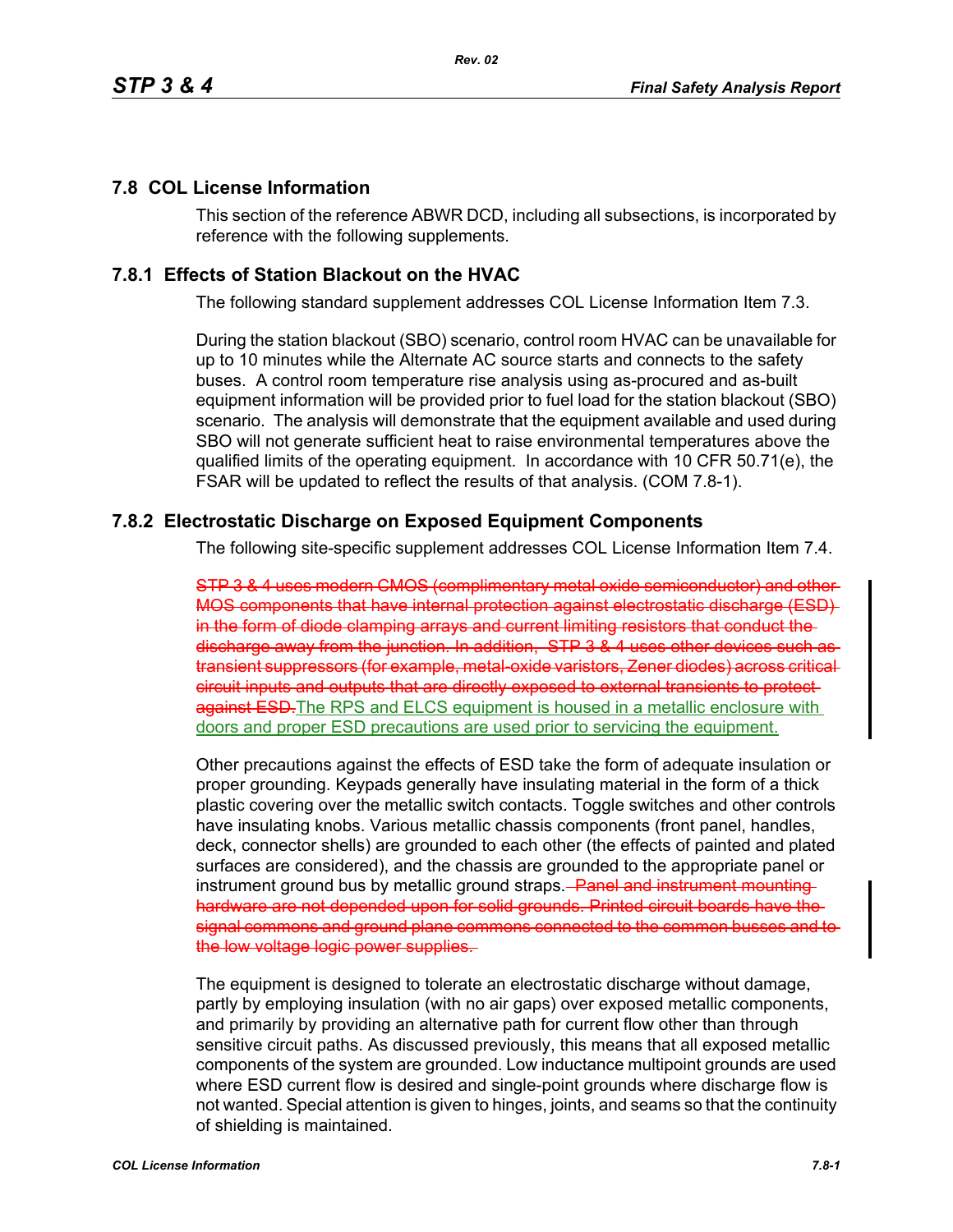П

In the system configuration, where shielded cables transfer data between the equipment enclosures, the cables are prevented from propagating ESD currents and voltages between system units. For ABWR safety systems, the problem has been reduced by using fiber optic cables as the transmission medium for most critical signals. While the cables may contain metallic supporting members or protective shields, these are not electrically connected to any equipment or circuit. For certain functions where hardwired cable is required, solid grounding of cable shields to the equipment chassis and bypass capacitors at all inputs and outputs are is used to divert ESD currents to ground.

These hardware solutions are supplemented with firmware ESD solutions to protect against potential upsets such as system lockup if ESD noise causes memory or data flow errors. The lack of susceptibility of ABWR control equipment to electrostatic discharges shall be verified using the test procedures included in IEC Publication 801- 2, Electromagnetic Compatibility for Industrial-Process Measurement and Control Equipment. Part 2: Electrostatic Discharge Requirements. The test procedures of paragraph 8 of this document shall be performed up to and including Severity Level 4, as defined in the document. The following acceptance criteria will be used:

- (1) No change in trip output status shall be observed during the test.
- (2) Equipment shall perform its intended functions after the test.

This result will be verified via ITAAC Table 3.4-1 Item 12.

The safety system control equipment for ABWR has inherent protection against transient ESD effects in that data is continually refreshed throughout the system, including trip, display and indicator status it is housed in a metallic enclosure with doors and that proper ESD precautions are used prior to servicing the equipment. Further protection is provided by the asynchronous, four-division, 2-out-of-4 channel configuration. Temporarily corrupted data in one division cannot cause an inadvertent trip or permanently disable a required trip. When bad data or equipment damage is detected, the affected division can be bypassed until repaired. In the reactor trip and isolation system (RTIS) channels, where the final trip outputs are also in a 2-out-of-4 configuration, both the sensor input and trip output sides of each equipment division can be bypassed, thus preventing failure from any cause in one channel from inhibiting or inadvertently causing a trip.

## **7.8.3 Localized High Heat Spots in Semiconductor Materials for Computing Devices**

The following standard supplement addresses COL License Information Item 7.5 and incorporates design-related information originally provided in Chapter 20 of the DCD.

Equipment purchase specifications for the Safety System Logic and Control (SSLC) systems will include the following provisions: